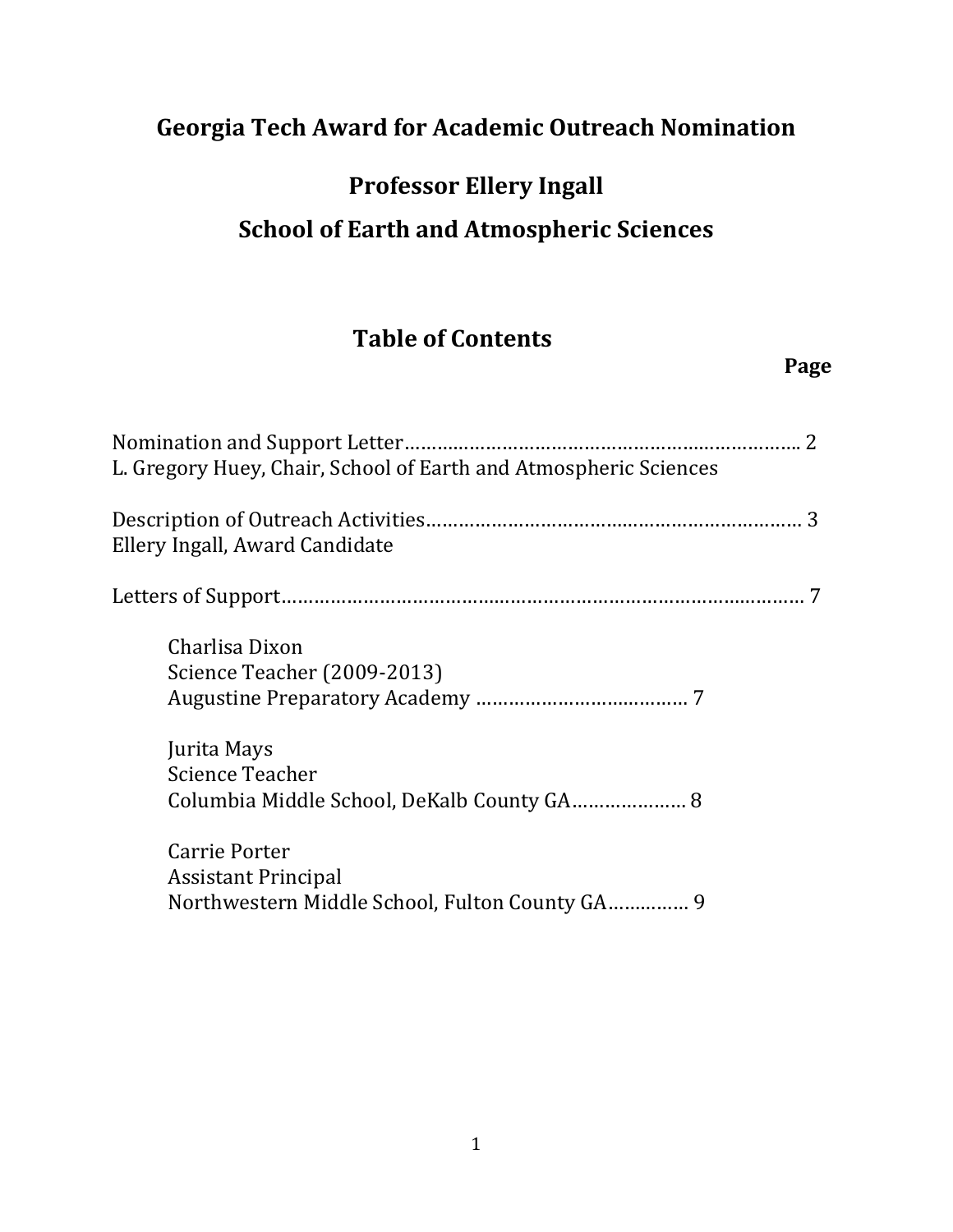

**Dr. L. Gregory Huey**  Professor and Chair School of Earth and Atmospheric Sciences Atlanta, Georgia 30332-0340 USA Phone: (404) 385-2996 Email: greg.huey@eas.gatech.edu

January 28, 2015 

CETL Faculty Outreach Award

Dear Awards Committee,

I enthusiastically nominate Dr. Ellery Ingall for the CETL Faculty Outreach Award. Dr. Ingall is one of the leaders in Earth Science education for middle school teachers in the Atlanta metro area. In the past decade he has trained more than 80 teachers in a series of intensive programs (with a total of more than 900 contact hours) during both the summer and academic year. I personally know that Dr. Ingall takes great pride in the quality of his training programs. He makes it a priority to both engage and excite the teachers as well as to provide them useful materials. Prof. Ingall has organized an ever evolving series of field trips to give teachers hands on real world experience. In addition, each teacher is provided with ready-made lesson plans as well as rock and mineral kits. I know that teachers are very appreciative of these programs due to the passion and energy that Dr. Ingall brings to this work. I know that I am appreciative of this work as a parent with children in metro Atlanta public schools.

**In all honesty, I have never been more certain that an individual is deserving of an award than in this case. Dr. Ingall has a tremendous and direct impact on K-12 education and is engaged in activities that are essential to public education.** The School of Earth and Atmospheric Sciences is extremely proud of his work and wholeheartedly supports his nomination. Please contact me if I can be of any additional help.

Sincerely,

2. Gray Huy

L. Gregory Huey Professor and Chair School of Earth and Atmospheric Sciences Georgia Institute of Technology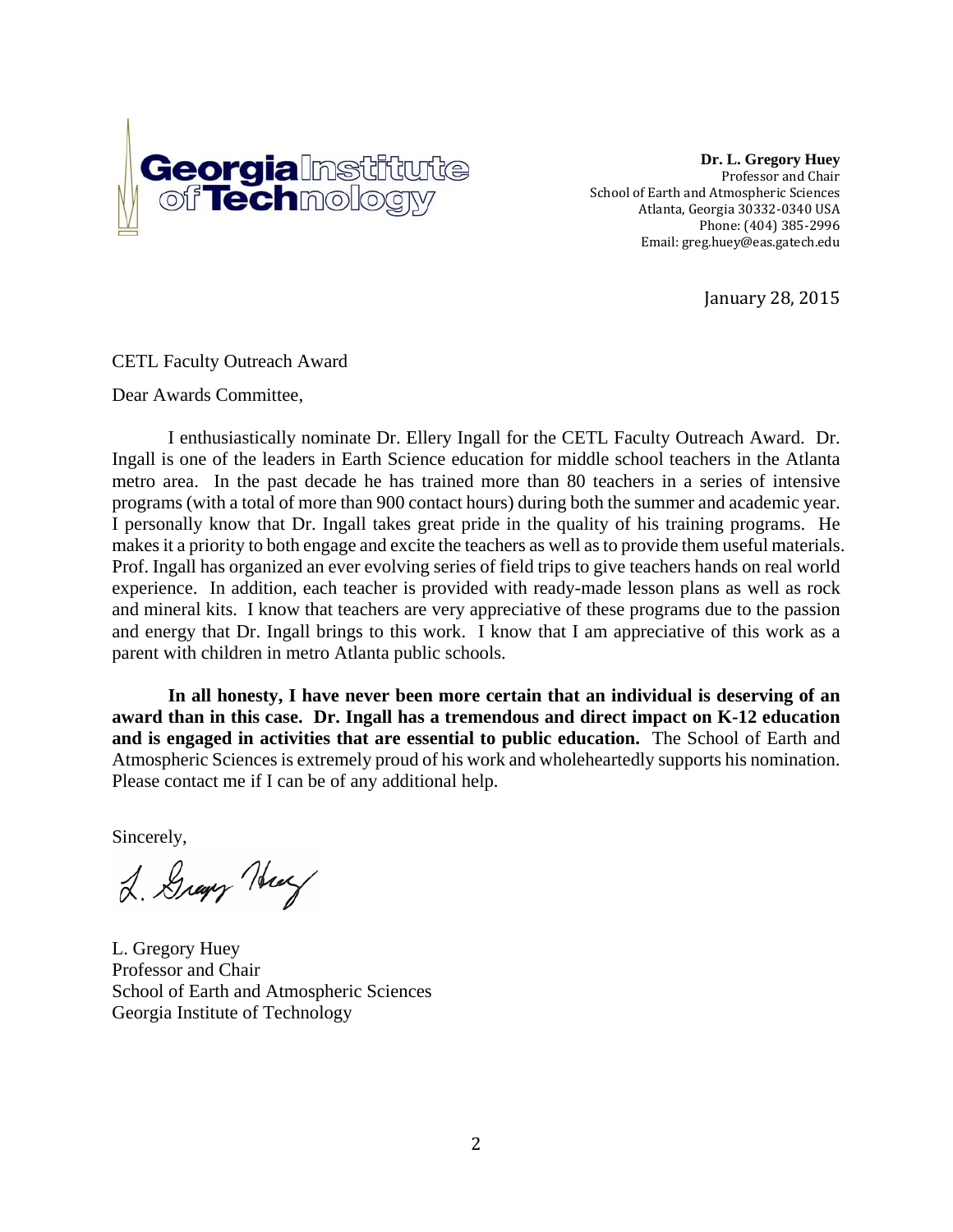#### **Description of Outreach Activities - Ellery Ingall**

I have been organizing and teaching intensive short courses to middle and high school teachers from the Atlanta region since 2005. The goal of these courses is to provide an intensive (but also fun!) professional learning experience to improve Earth Science education in Georgia Schools. Hands on exercises, field trips and lesson plan development, are key components of these courses. So far, I have spent 900 contact hours working with approximately 85 teachers over the last several years (Table 1).

| uviv 1.<br>Year | Contact | Dummary or batt caen courses<br>Teachers | <b>Teacher Counties</b> | <b>Notes</b>                  |
|-----------------|---------|------------------------------------------|-------------------------|-------------------------------|
|                 | Hours   |                                          |                         |                               |
| 2005            | 120     | 14                                       | Fulton, DeKalb          | 4 week - Summer Workshop      |
| 2008            | 180     | 16                                       | Fulton, Cobb, Bartow,   | Two 2 week Summer             |
|                 |         |                                          | Rockdale, Dekalb        | Workshop $+8$ sessions during |
|                 |         |                                          |                         | school years                  |
| 2008-2009       | 80      | 14                                       | DeKalb, Fulton          | 2 week Summer Workshop $+2$   |
|                 |         |                                          |                         | follow up sessions during     |
|                 |         |                                          |                         | school year                   |
| 2010-2011       | 120     | 10                                       | Fulton                  | Two 2 week Summer             |
|                 |         |                                          |                         | Workshops                     |
| 2011-2012       | 200     | 22                                       | DeKalb                  | Two 2 week Summer             |
|                 |         |                                          |                         | $Workshops + 10$ sessions     |
|                 |         |                                          |                         | during school years           |
| 2013-2014       | 200     | 22                                       | Newton                  | Two 2 week Summer             |
|                 |         |                                          |                         | Workshops $+10$ sessions      |
|                 |         |                                          |                         | during school years           |
| 2015-2016       | $200*$  | 9                                        | Clayton                 | Two 2 week Summer             |
|                 |         |                                          |                         | Workshops $+10$ sessions      |
|                 |         |                                          |                         | during school years           |
| Total           | 900     | 85                                       |                         |                               |

\*Just initiated and ongoing

**Overview:** During a typical workshop classroom/laboratory day we have morning discussions on a wide variety of earth science topics (see Table 2, for examples) followed by discussions led by a highly experienced K-12 teacher covering the details of standard implementation and effective teaching tips. In the afternoon, laboratory exercises reinforce the topics covered in morning discussions. In addition, to the classroom and laboratory activities several field trips are taken to expose the teachers to local earth science teaching resources and to generally widen their appreciation for earth science. Additionally, these trips provided opportunities for teachers to collect rock and fossil specimens to use as classroom materials. A key goal of the class was to provide the teachers with a wide array of teaching materials to take back to their schools. In addition to the materials collected on the field trips, teachers assembled large collections of minerals, rocks and fossils in the lab. I estimate that at least 4000 individual rock, mineral and fossil specimens have been given to teachers as part of these workshops. Teachers were also given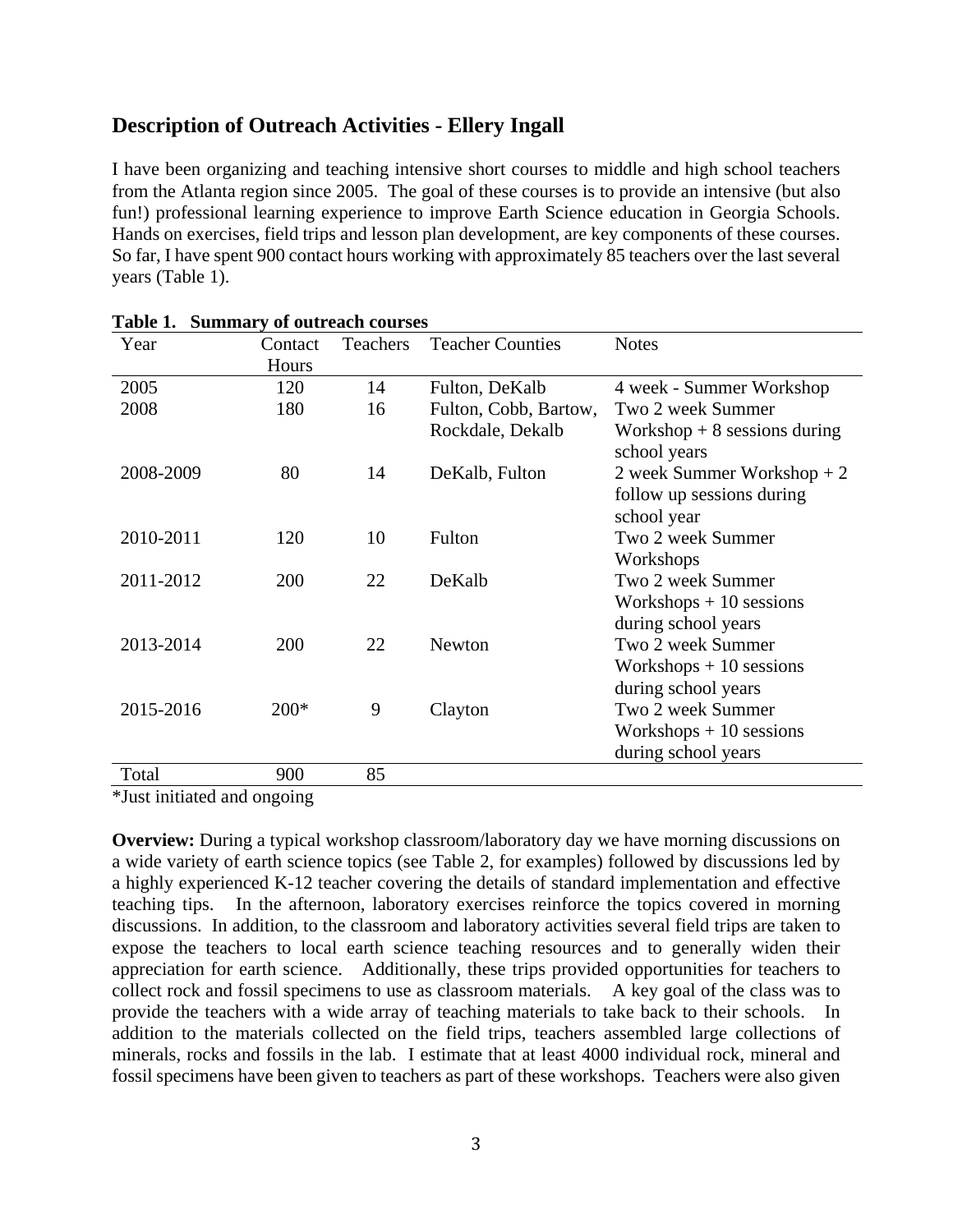copies of mapping software, books and equipment useful for teaching earth science. These materials can be used for many years thus providing a long-term benefit to K-12 education.

A key concern of school system administrators is that the content of these workshops directly covers Georgia Performance Standards (GPS). These standards are the basis for the all-important standardized tests given to middle school students. Care was taken to make sure all topics covered addressed one or more of these standards (Table 2).

**Field Trips:** Geology is a subject that is best appreciated in the field, as such; a number of field sites are visited during a typical workshop. Below is a list of some of the sites visited during these workshops over the last several years. A short video of teachers at some of the following sites can be viewed at: http://shadow.eas.gatech.edu/~ingall/Ellery\_Ingalls\_Site/Outreach.html

Tellus Museum Vulcan Materials Quarry (See Figure 1) Arabia Mountain Stone Mountain Panola Mountain USGS water monitoring site Local Atlanta Sites including the 16<sup>th</sup> Street Parking Deck, Tanyard Creek Fernbank Science Center Planetarium Fernbank Museum Raccoon Mountain Caverns Ringgold and Trenton Georgia Fossil collecting/sedimentary rock sites Cloudland Canyon and nearby fossil site Elberton Georgia – Quarry museum and visit to working quarry Lake Lanier – Floating Classroom, Drinking water treatment facility Gwinnett Environmental and Heritage Center, sewage treatment facility Charlie Elliott Wildlife Center Conasauga River Trilobite Site Barite Mine near Cartersville GA (See Figure 1) Sandersville Kaolin Mines Hamburg Mill State Park Elachee Nature Science Center

**Project Support:** Logistical support for these workshops has been provided through CEISMC at Georgia Tech. Funding for materials and activities has been obtained through the "Leave No Child Behind" and "Race to the Top" grant programs. Meg Grantham, a research scientist, in Earth and Atmospheric Sciences, has also provided content and logistical support.

**Program Impacts:** The recent workshop given in Newton County was professionally evaluated. Comparing the Life, Physical and Earth Science groups in parallel workshops. The Earth Science group showed the greatest improvements in standardized test scores. For other past workshops, I often hear from teachers that their students are very impressed and amazed that they personally collected some of the neat fossil and rock samples used in class. At the end of the class teachers present complete lesson plans covering different elements of an earth science teaching standard. These ready to use lesson plans are collected and distributed electronically to the teachers.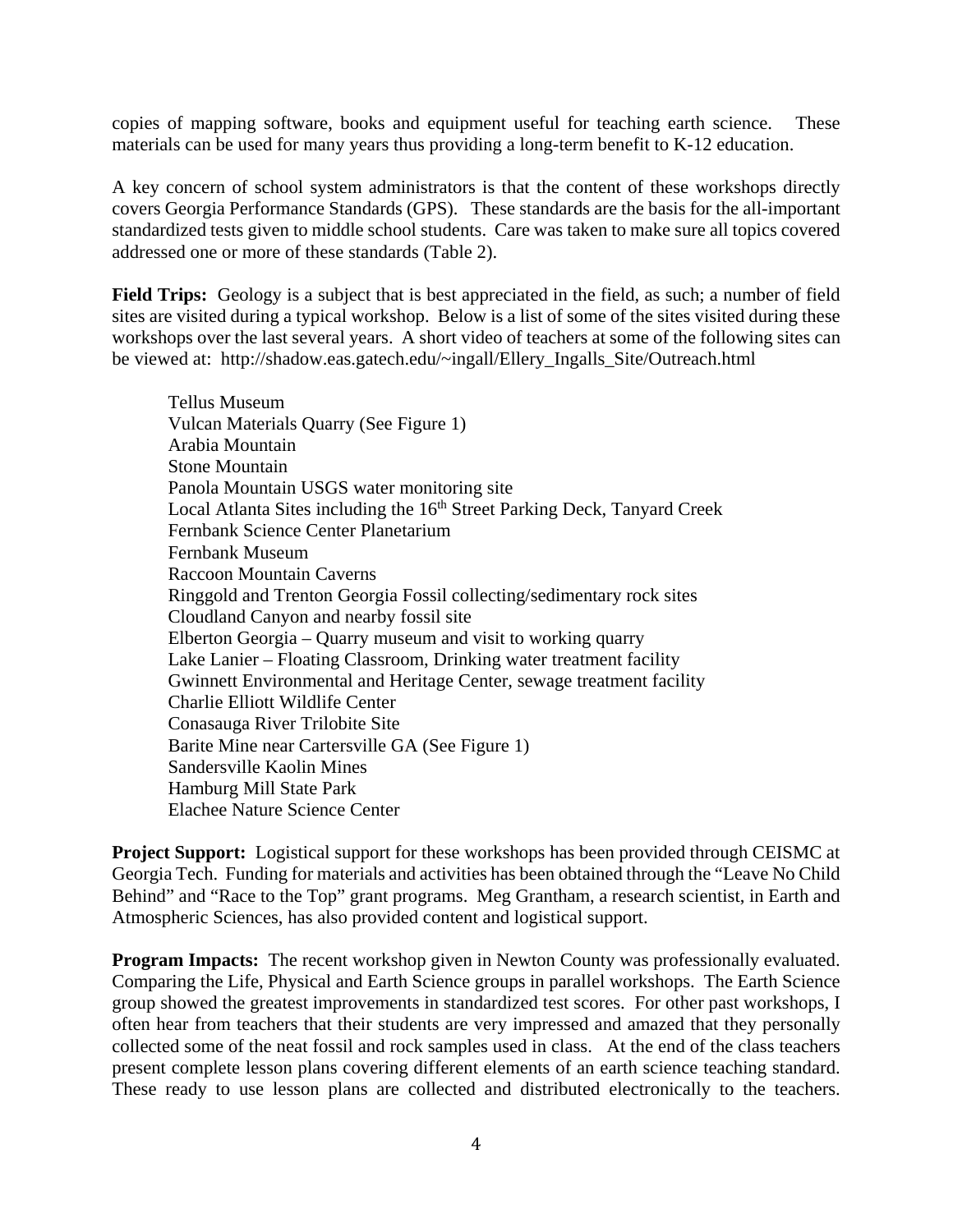Additionally all other class materials including PowerPoint presentations, lab exercise documents, mini quizzes, videos and photographs are distributed to the teachers.



**Figure 1. Field trip to Barite mine (top), Vulcan materials quarry (bottom)**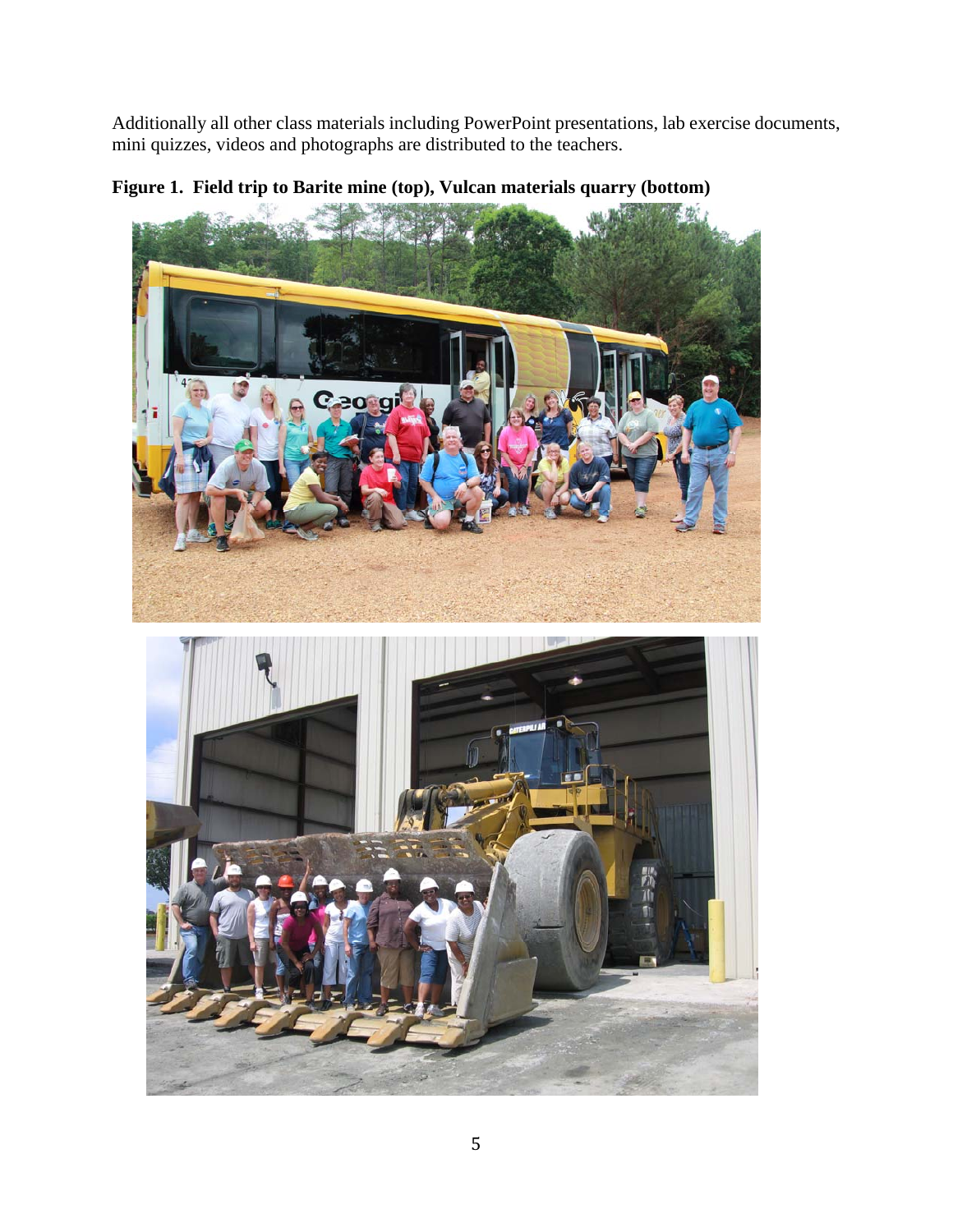| Table 2: Typical workshop activities |  |  |
|--------------------------------------|--|--|
|--------------------------------------|--|--|

| <b>Day</b>     | <b>Topic</b>                                                              | <b>GPS Standards</b> |
|----------------|---------------------------------------------------------------------------|----------------------|
| $\mathbf{1}$   | <b>Introduction, Pretest, Teaching Pedagogy, Earth Materials</b>          | S6E5ab               |
|                | Concepts: Scientific view of earth surface formation                      |                      |
|                | Exercises: Pretest, Pedagogy Instruction, Mineral Identification          |                      |
| 2              | <b>Earth Materials, Plate Tectonics</b>                                   | S6E5bcdef            |
|                | Concepts: Scientific view of earth surface formation                      |                      |
|                | Exercises: Rock Identification, Geoworld Plate Tectonic Exercise          |                      |
| 3              | Maps, Geology of Georgia, Fossils                                         | S6E6b, S6E5deghi     |
|                | Concepts: Scientific view of earth surface formation                      |                      |
|                | Exercises: Computer based map exercises (National Atlas, GeoMapApp),      |                      |
|                | Fossil identification & observation                                       |                      |
| $\overline{4}$ | Tellus Museum + Barite Mine 8am-5pm                                       | S6E1b,               |
|                | Concepts: Geology of Georgia, Earth Materials, Natural Resources,         | S6E5abcdefgh,        |
|                | Weathering, Erosion, Astronomy                                            | S6E6b                |
| 5              | <b>Understanding the Universe</b>                                         | S6E1abcdef           |
|                | Concepts: Scientific view of the universe, relative position of different |                      |
|                | celestial bodies                                                          |                      |
|                | Exercises: Wavelength/Spectroscope Lab, flame spectroscopy,               |                      |
|                | Fluorescent materials                                                     |                      |
| 6              | <b>Positions and Movements of Celestial Bodies</b>                        | S6E2abcd             |
|                | Concepts: Moon phases, seasons, solar and lunar eclipses, waves & tides   |                      |
|                | Exercises: Moon phase demonstration, Understanding seasons, tides         |                      |
| $\overline{7}$ | <b>Water in Earth Processes, Oceans</b>                                   | S6E3abc              |
|                | Concepts: Distribution of water on earth, water cycle, density, rivers,   |                      |
|                | oceans                                                                    |                      |
|                | Exercises: Water density exercise, Water distribution exercise, benthic   |                      |
|                | boxes of mystery exercise                                                 |                      |
| 8              | Floating Classroom Lake Lanier + Gwinnett water treatment facility        | S6E3abc, S6E6b       |
|                | Concepts: Hydrology, rivers, energy, role of water in earth processes     |                      |
| 9              | Post Test, Lesson Plan preparation, Teacher's choice topic                |                      |
|                | Exercises: Post test, Lesson plan preparation                             |                      |
| 10             | <b>Lesson Plan Presentations</b>                                          |                      |
|                | Teachers will present complete lesson plans on an Earth Science topic.    |                      |
|                | Plans will be collected and made available to all participants.           |                      |
| 11             | <b>Radiometric Dating and Relative Geologic Time</b>                      | S6E5deg              |
|                | Concepts: Relative vs. Absolute Ages, Geologic Time Scale, Logic          |                      |
|                | Exercises: Event diagrams, online radiometric dating                      |                      |
| 12             | Field Trip - Sandersville Kaolin mines & Hamburg Mill State Park          | S6E5bcdfhi, S6E6b    |
|                | Concepts: Geology of Georgia, Earth Materials, Natural Resources,         |                      |
|                | Weathering, Erosion                                                       |                      |
| 13             | Field Trip - Arabia Mountain                                              | S6E5bcdfhi, S6E6b    |
|                | Concepts: Geology of Georgia, Earth Materials, Natural Resources,         |                      |
|                | Weathering, Erosion                                                       |                      |
| 14             | Field Trip - Northwest Georgia, Southeast Tennessee                       | S6E5bcdfghi,         |
|                | Concepts: Geology of Georgia, Earth Materials, Natural Resources,         | S6E6b                |
|                | Weathering, Erosion, Fossils                                              |                      |
|                | Activities: Fossil and Rock collection, Cave tour                         |                      |
| 15             | Weather                                                                   | S6E4abc              |
|                | Concepts: Effect of land distribution on climate and weather, El Nino,    |                      |
|                | La Nina, Temperature, Pressure, Humidity, Fronts, Air Masses              |                      |
|                | Exercises: Pressure - Build your own barometer, Humidity                  |                      |
|                | Wet vs Dry bulb thermometer, Weather Map Interpretation                   |                      |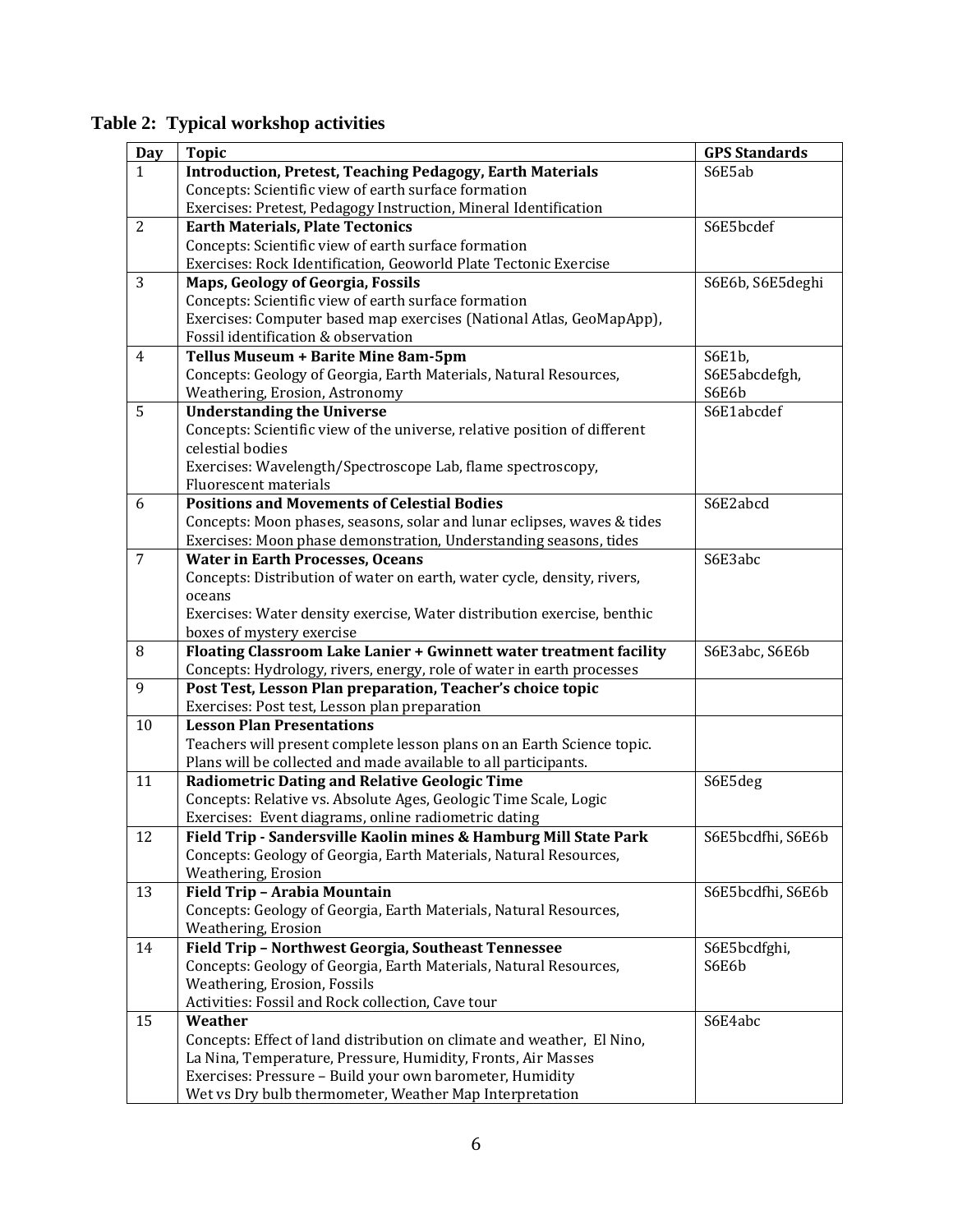#### 28 January 2015

Dr. Paul Wine Award Committee Chair School of Earth and Atmospheric Sciences Georgia Institute of Technology Atlanta GA 30332

Dear Dr. Wine,

Thank you so much for contacting me about nominating Dr. Ellery Ingall for the Georgia Tech outreach award. I enthusiastically support his nomination. I first met Ellery in 2011 when we started working together with a group of DeKalb county middle school teachers on Earth Science education. Over the next two years, Ellery and I worked together with a group of about 20 teachers. He would present Earth Science content and lead numerous hands on lab activities and field trips. I worked with the teachers to translate this scientific content into activities for their middle school classes. It was a great experience to work together with Ellery on this project. He easily got the teachers excited about Earth science because it was clearly a subject that he enjoyed himself.

A key part of the program was turning the scientific content into ready to use lessons for middle school students. As a small part of one of these plans, one teacher rewrote the words to the song "We will rock you" so it was actually about rocks. This teacher had the whole class singing and pounding the tables to the beat. It was fun to watch Ellery's delighted reaction to this. This is just a small reflection of the positive and fun learning environment of the class. These ready to use lesson plans, were a great resource for both the workshop participants and me. Among the many activities, the field trips were a highlight. The experiences gained by seeing the geology of Georgia firsthand helped me to better engage my student's interest in Earth Science. Additionally, the trips were a great opportunity to collect samples and photographs to use in our classes. I know Ellery worked very hard and very diplomatically with the DeKalb school administration to convince them of the value of such trips.

When Ellery visited my classroom, he brought buckets full of interesting rocks, minerals and fossils for the kids to enjoy. I think he was impressed by the great enthusiasm and questions of the children. Because of his enthusiasm for student/teacher achievement, I have asked him to become a part of the development team for a new Charter School in DeKalb County.

Sincerely,

Charles M Am

Charlisa Dixon Augustine Preparatory Academy Science Teacher 2009-2013 Ph: 678-933-9067; E-mail: charlisadixon@gmail.com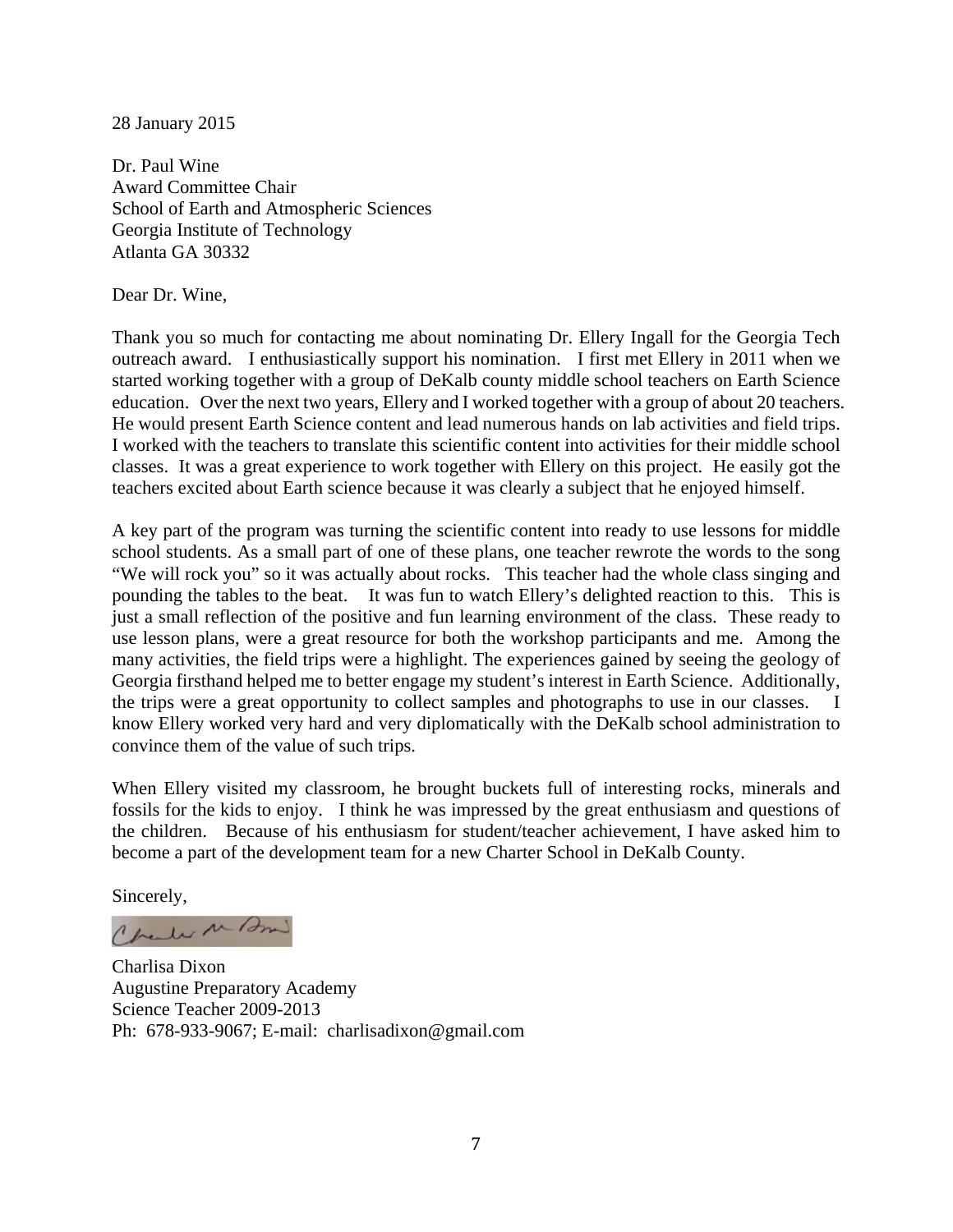Dr. Keith A. Jones Principal

Interim Superintendent



Mr. Michael Thurmond Superintendent

Interim Superintendent

**COLUMBIA MIDDLE SCHOOL** 3001 Columbia Drive Decatur. GA 30034 (678)875-0500

January 29, 2015

Dear Awards Committee,

I am very pleased to recommend Dr. Ellery Ingall for the Georgia Tech Faculty Award for Academic outreach. I was a participant in a two-year teacher workshop on Earth Science taught by Ellery and his colleagues. His enthusiasm for the subject is inspiring and I was able to immediately incorporate the material he presented into my classes. The field trips where obviously thoroughly and carefully planned because we the teachers became the students as we ventured into various science field experiences which was aligned with our Georgia Performance Standard Curriculum.

The mix of lectures, lab activities and teacher lesson plan preparation during the workshops was especially effective for not only improving our basic knowledge in Earth Science but also for providing materials which made us classroom ready upon returning to school. Ellery worked to make the workshop environment relaxed open and friendly. It was clear that he really enjoyed answering the numerous questions posed by the group.

After the workshop, I contacted Ellery about working in his lab during the summer of 2013 as part of the Georgia Intern Fellowship for Teachers (GIFT) program. In addition to helping with the scientific research in the lab, I compiled electronic files and a big notebook full of exercises aimed at middle school Earth Sciences. Ellery was able to use these materials as part of his Newton county teacher workshops. In conversations with Ellery I found out that the overall results for Earth Science the Newton county teacher-training program were excellent. In the Newton program, three areas of science were covered, Earth Life and Physical. The teachers in this program were given MOSART tests of their knowledge of these three areas at the beginning of the class, at the mid-point last year and at the end of the class. Test results indicated that the teachers had the greatest improvements in Earth Science. Based on these results, Ellery and I were awarded the Paul A Duke, GIFT action plan achievement mentor award.

With his boundless enthusiasm for both Earth Science and working with teachers to improve Earth Science education in Georgia, I cannot imagine you can find a better candidate for this award at Georgia Tech.

Educationally,

Jurita Mays

Jurita Mays, Specialist Degree Earth Science Educator Ph: 678-875-0589; E-mail: jurita\_d\_mays@fc.dekalb.k12.ga.us